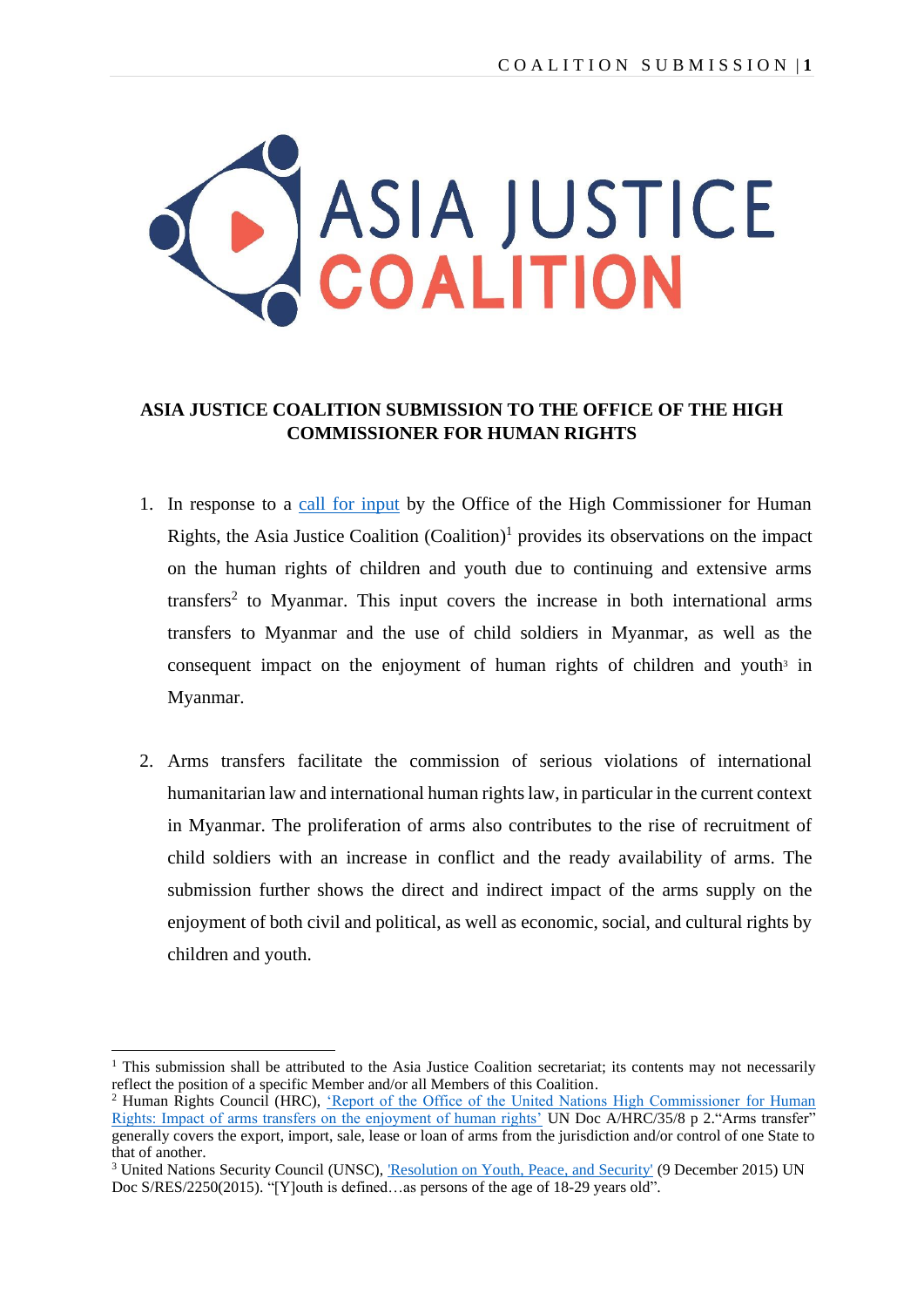#### **A. ARMS TRANSFER & MYANMAR**

- 3. Since the coup in Myanmar on 1 February 2021, the Myanmar military (Tatmadaw) has committed widespread and systematic human rights abuses across the country.<sup>4</sup> The Myanmar military has consolidated its power through armed force, with a brutal crackdown against peaceful protesters nationwide who were demanding restoration of the civilian government and an end to the state of emergency. Since then, at least 1,779 people including women and children have been killed, with 13,326 arbitrarily arrested. 5
- 4. The means and methods of attacks directed at civilians by the Myanmar military have become harsher with each passing day. The regular arms supply to Myanmar has emboldened the military junta and enabled them to commit atrocities with impunity. The indiscriminate killing of civilians by the Myanmar military using aerial attacks including shelling and bombardments employing fighter jets, combat helicopters, bombs, and rockets has intensified the conflict in Myanmar.<sup>6</sup> The use of internationally acquired armoured personnel carriers has secured the presence of the military across Myanmar. <sup>7</sup> There has been an increase in the attacks against civilians and civilians objects using heavy artillery and mortars which have heightened civilian casualties.
- 5. According to the Independent Investigative Mechanism on Myanmar (IIMM), preliminary evidence collected since the coup shows both widespread and systematic attacks amounting to crimes against humanity, and military attacks on civilians that may also qualify as war crimes. <sup>8</sup> Similar preliminary conclusions were drawn by the

<sup>&</sup>lt;sup>4</sup> ['Statement of Nicholas Koumjian, Head of the Independent Investigative Mechanism for Myanmar](https://iimm.un.org/statement-of-nicholas-koumjian-head-of-the-independent-investigative-mechanism-for-myanmar-on-the-anniversary-of-the-militarys-seizure-of-power-in-myanmar/) (IIMM), on [the anniversary of the military's seizure of power in Myanmar'](https://iimm.un.org/statement-of-nicholas-koumjian-head-of-the-independent-investigative-mechanism-for-myanmar-on-the-anniversary-of-the-militarys-seizure-of-power-in-myanmar/) (*IIMM*, 1 February 2022), "[r]eports received over the last year suggest that well over a thousand individuals have been killed in circumstances that may qualify as crimes against humanity or war crimes. The security forces have detained thousands of civilians in circumstances that include credible allegations of arbitrary detention, torture, sexual violence and even killings while in detention.".

<sup>5</sup> ['Daily Briefing in Relation to the Military Coup'](https://aappb.org/?p=21200) (*Assistance Association for Political Prisoners (Burma)*, 21 April 2022).

<sup>&</sup>lt;sup>6</sup> HRC, 'Conference room paper of the Special Rapporteur on the situation of human rights in Myanmar: Enabling [Atrocities: UN Member States' Arms Transfers to the Myanmar Military](https://www.ohchr.org/en/documents/thematic-reports/ahrc49crp1-conference-room-paper-special-rapporteur-enabling-atrocities) (22 February 2022) UN Doc A/HRC/49/CRP.1 paras 2, 40-42.

<sup>7</sup> Ibid.

<sup>8</sup> ['Myanmar: Systematic attack on civilians,](https://news.un.org/en/story/2021/11/1105082) rights mechanism reveals' (*UN*, 5 November 2021).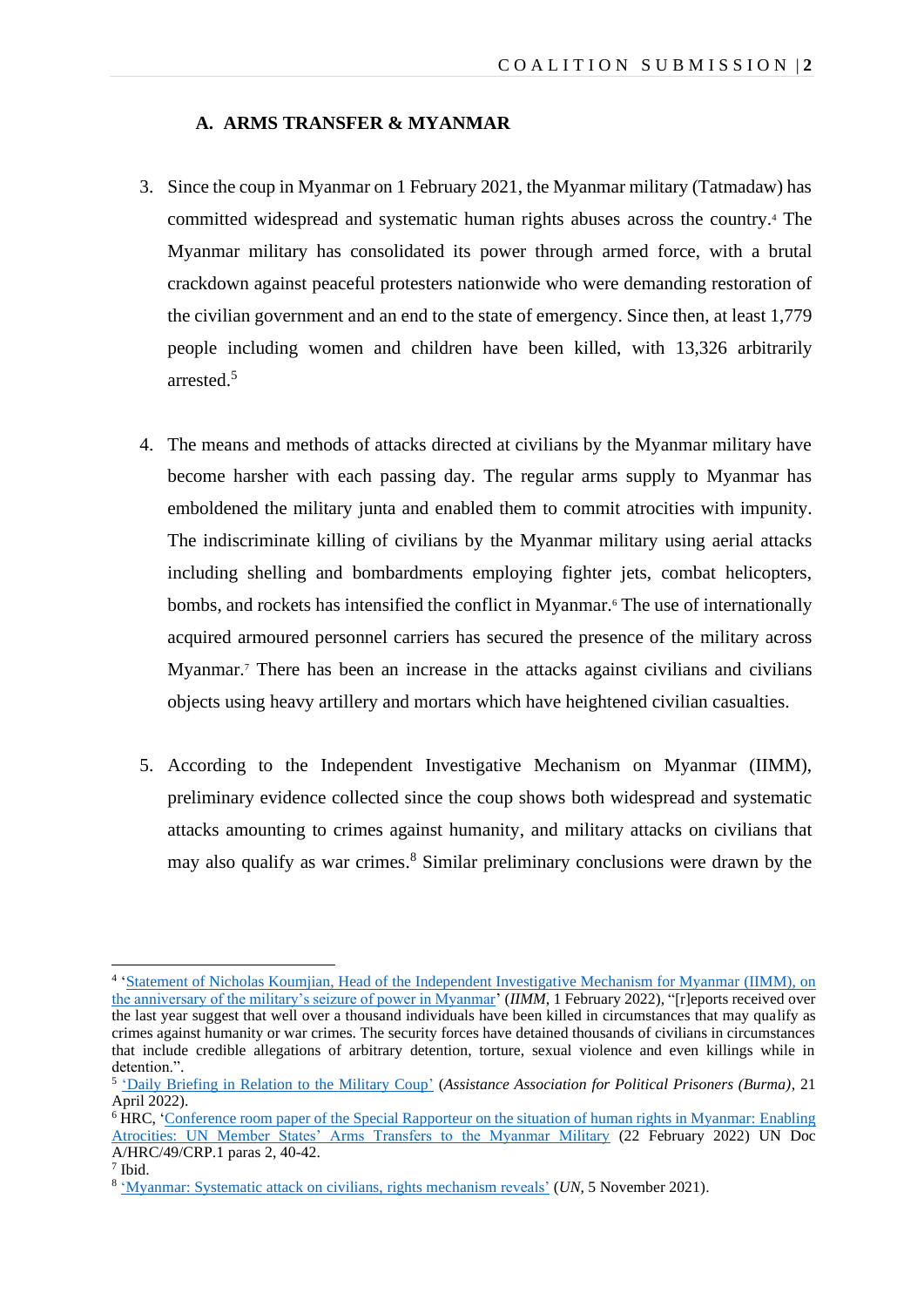UN Special Rapporteur on the Situation of Human Rights in Myanmar Tom Andrews<sup>9</sup> and the UN High Commissioner for Human Rights.<sup>10</sup>

- 6. Since the usurpation of power, the Myanmar military has carried out indiscriminate attacks against civilians through internationally acquired arms and armaments. <sup>11</sup> The continued control of power through armed force has been largely possible only because of the uninterrupted supply of arms to Myanmar.
- 7. The Human Rights Council resolution 47/17 on which the present call for input is based, in para. 3, calls upon the Member States to "refrain from transferring arms when they assess, in accordance with applicable domestic laws, regulations and procedures and international obligations and commitments, that there is a clear risk that such arms might be used to commit or facilitate serious violations or abuses of international human rights law or serious violations of international humanitarian law".<sup>12</sup> In line with para 3 of the resolution, the movement of arms and armaments in violation of international humanitarian and human rights law should be put to an end. The supply of arms that could facilitate the commission of atrocity crimes and serious human rights violations would be considered 'illicit'. The Disarmament Commission's Guidelines for international arms transfers in the context of General Assembly resolution 46/36 H provides for a broad definition of "illicit arms trafficking" to include arms transfers that have been outlawed by international law and relevant national laws.<sup>13</sup> An arms supply from one State to another with the knowledge that such arms are used or would certainly be used to commit "internationally wrongful acts" could be construed as "aid or assistance in the commission of an internationally wrongful act" and attract State responsibility under international law.<sup>14</sup> For the purposes of the International Law

<sup>9</sup> HRC, ['Report of the Special Rapporteur on the situation of human rights in Myanmar, Thomas H. Andrews'](https://www.ohchr.org/en/documents/country-reports/ahrc4976-report-special-rapporteur-situation-human-rights-myanmar-thomas) (16 March 2022) UN Doc A/HRC/49/76 para 10.

<sup>&</sup>lt;sup>10</sup> 'Myanmar: UN report urges immediate, concerted effort by international community to stem violence, hold [military accountable'](https://www.ohchr.org/en/press-releases/2022/03/myanmar-un-report-urges-immediate-concerted-effort-international-community) (OHCHR, 15 March 2022).

 $<sup>11</sup> HRC$ , 'Conference room paper of the Special Rapporteur on the situation of human rights in Myanmar: Enabling</sup> [Atrocities: UN Member States' Arms Transfers to the Myanmar Military](https://www.ohchr.org/en/documents/thematic-reports/ahrc49crp1-conference-room-paper-special-rapporteur-enabling-atrocities) (22 February 2022) UN Doc A/HRC/49/CRP.1 para 2.

<sup>&</sup>lt;sup>12</sup> HRC, ['Resolution on the impact of arms transfers on human rights'](https://documents-dds-ny.un.org/doc/UNDOC/GEN/G21/198/91/PDF/G2119891.pdf?OpenElement) (26 July 2021) UN Doc A/HRC/RES/47/17. <sup>13</sup>HRC, 'Report of the United Nations High Commissioner for Human Rights: Impact of arms transfers on human [rights'](https://documents-dds-ny.un.org/doc/UNDOC/GEN/G20/151/84/PDF/G2015184.pdf?OpenElement) (19 June 2020) UN Doc A/HRC/44/29 para 9.

<sup>&</sup>lt;sup>14</sup> International Law Commission (ILC), Draft Articles on Responsibility of States for Internationally Wrongful Acts (November 2001) Supplement No. 10 UN Doc A/56/10 art 16.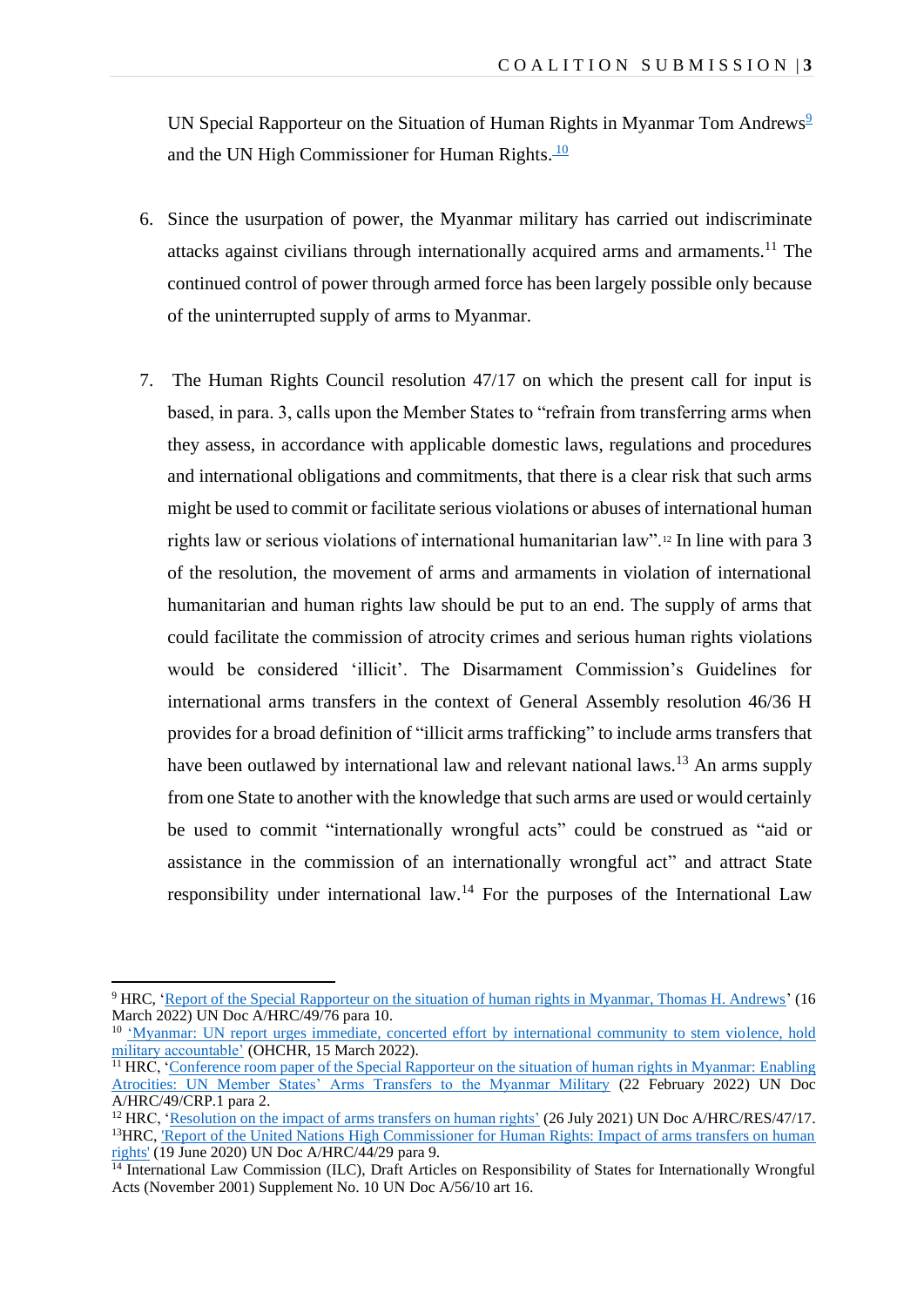Commission's Draft Articles on State Responsibility, "internationally wrongful acts" include genocide, crimes against humanity, and war crimes.<sup>15</sup>

- 8. The transfer of arms and ammunition into Myanmar has contributed significantly to the protracted nature of the conflict in the country. Myanmar and most UN Member States transferring arms and armaments to Myanmar are parties to the Geneva Conventions. Such transfer runs foul of the obligation to "respect and ensure respect for the present Convention in all circumstances" under Common Article 1 of the Conventions. *All circumstances* include situations where the transferring state is under an obligation to refrain from making a transfer where there is an expectation (facts or past patterns) that such weapons would be deployed to violate the Conventions, even if such weapons have the potential of being used lawfully.<sup>16</sup> Similarly, while Myanmar is not a party to it, the 2013 Arms Trade Treaty prohibits any arms transfer if it would further the commission of genocide, crimes against humanity, and grave breaches of the Geneva Conventions of 1949.<sup>17</sup> If not prohibited, Member States are obligated to undertake a risk assessment and refrain from making an arms transfer if it "could be used to commit or facilitate a serious violation of international humanitarian law or international human rights law".<sup>18</sup> If such a transfer takes place despite serious possibilities of gender-based violence or serious acts of violence against women and children, it would be considered 'illicit' under the Arms Trade Treaty.<sup>19</sup>
- 9. Since the coup, protesters in Myanmar have urged the international community to uphold its Responsibility to Protect them from genocide, war crimes, and crimes against humanity. The UN Security Council has manifestly failed to take timely, decisive action to prevent atrocities or protect the population from ongoing crimes against humanity. Imposing a global arms embargo is a clear way for the UN Security Council to protect the people of Myanmar from mass atrocity crimes by blocking the Tatmadaw's access to arms.

<sup>&</sup>lt;sup>15</sup> ILC, Draft Articles on Responsibility of States for Internationally Wrongful Acts, with commentaries (November 2001) Supplement No. 10 UN Doc  $A/56/10$ , commentary (2) to art. 15, p 62.

<sup>&</sup>lt;sup>16</sup> International Committee of the Red Cross (ICRC), Convention (I) for the Amelioration of the Condition of the Wounded and Sick in Armed Forces in the Field (12 August 1949), Commentary of 2016, art 1, para. 153 and 168. <sup>17</sup>Arms Trade Treaty (adopted 2 April 2013, came into force 24 December 2014) 3013 UNTS 269 art 6(3) (ATT). <sup>18</sup> ATT art 7.

 $19$  ATT art 7(4).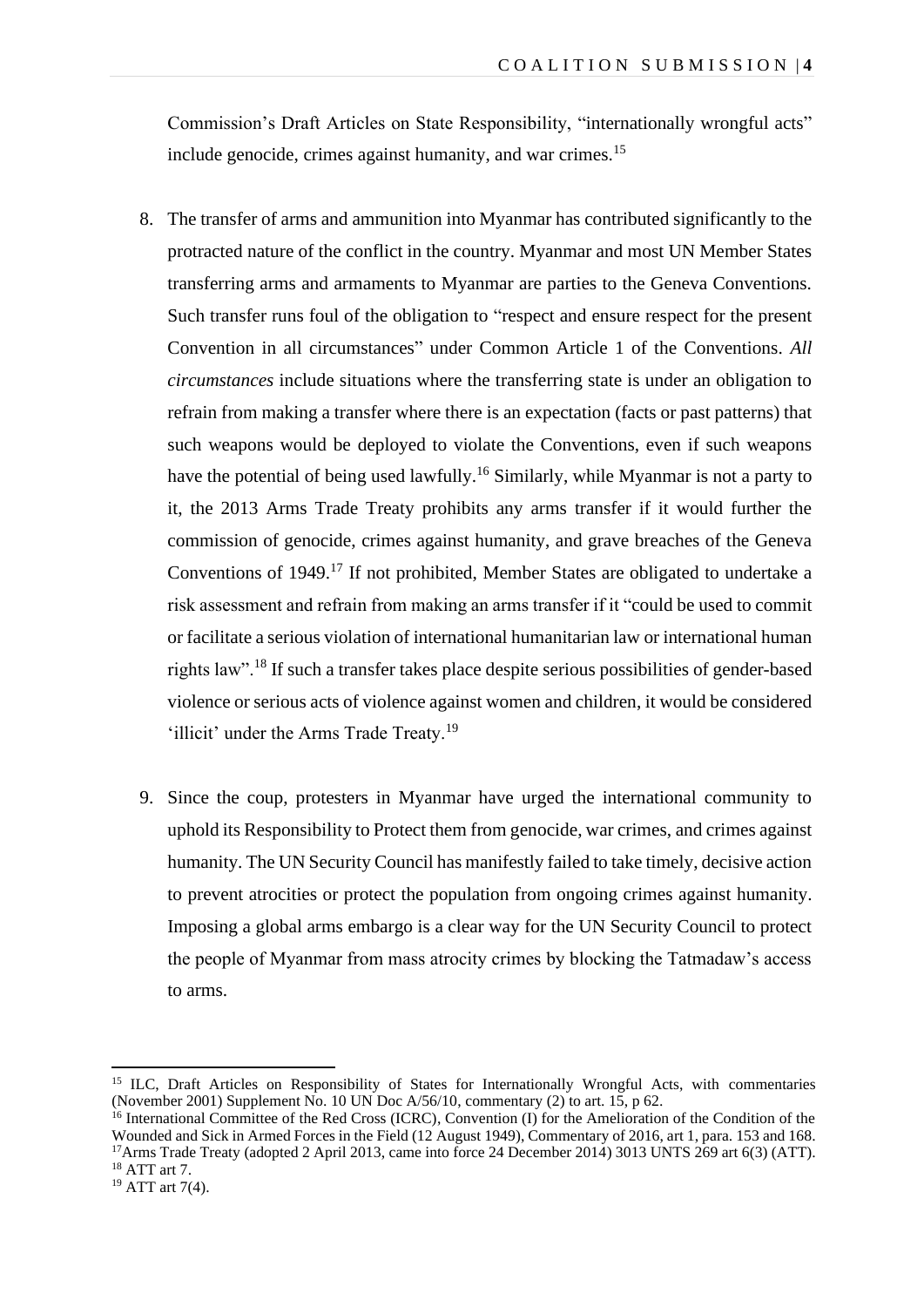- 10. In 2021, the General Assembly adopted Resolution 75/287 calling for Member States to prevent the flow of arms into Myanmar. <sup>20</sup> The resolution has failed to make an impact. While the resolution was passed in the General Assembly without any real opposition<sup>21</sup>, the effectiveness of the non-binding resolution depends on the willingness of each UN Member State to comply with it. The UN Security Council has failed to limit or halt the continuing military offensive against civilians in Myanmar. The failure to consider, let alone pass a comprehensive arms embargo under Chapter VII of the UN Charter has bolstered the confidence of the military junta.
- 11. In the light of the inaction by the UN Security Council, forty-four Member States have imposed or extended their arms ban on Myanmar.<sup>22</sup> For example, the EU had an embargo on Myanmar covering arms, ammunition, and military equipment since the early 1990s and extended it to cover equipment that might be used for "internal repression or terrorism". In response to the 2017 widespread, systematic grave human rights violations in Rakhine State, the EU reconfirmed its arms embargo and extended the restrictive measures to dual-use goods and monitoring communications equipment that might be used for internal repression and prohibiting military training and cooperation.<sup>23</sup> Ten countries support the EU arms embargo against Myanmar.<sup>24</sup> Similarly, in 2021, the Republic of Korea suspended new exchanges and cooperation in the field of defence and security with Myanmar and placed a military export ban with strict control over dual-use goods.  $25$  But, despite such attempts, arms transfers to Myanmar continue and facilitate attacks against civilians, in violation of international law.

<sup>&</sup>lt;sup>20</sup> United Nations General Assembly (UNGA), [Resolution on the situation in Myanmar](https://documents-dds-ny.un.org/doc/UNDOC/GEN/N21/164/66/PDF/N2116466.pdf?OpenElement) (25 June 2021) UN Doc A/RES/75/287.

<sup>&</sup>lt;sup>21</sup> Ibid. The resolution was adopted with 119 in favour, 1 against, and 36 abstentions.

<sup>&</sup>lt;sup>22</sup> HRC, 'Conference room paper of the Special Rapporteur on the situation of human rights in Myanmar: Enabling [Atrocities: UN Member States' Arms Transfers to the Myanmar Military](https://www.ohchr.org/en/documents/thematic-reports/ahrc49crp1-conference-room-paper-special-rapporteur-enabling-atrocities) (22 February 2022) UN Doc A/HRC/49/CRP.1 para. 24.

 $23 \cdot EU$ ['EU arms embargo on Myanmar \(Burma\)'](https://www.sipri.org/databases/embargoes/eu_arms_embargoes/myanmar) (*Stockholm International Peace Research Institute*) The arms embargo is in force till 30 April 2022.

<sup>&</sup>lt;sup>24</sup> Council of European Union, 'Declaration by the High Representative on behalf of the EU on the alignment of [certain countries concerning restrictive measures against Myanmar/Burma'](https://www.consilium.europa.eu/en/press/press-releases/2018/05/24/declaration-by-the-high-representative-on-behalf-of-the-eu-on-the-alignment-of-certain-countries-concerning-restrictive-measures-against-myanmar-burma/) (24 May 2018). Albania, Armenia, Bosnia and Herzegovina, Iceland, Liechtenstein, Moldova, Montenegro, North Macedonia, Norway, and Turkey. <sup>25</sup> [Korean Government's Measures on Situation in Myanmar](https://www.mofa.go.kr/eng/brd/m_5676/view.do?seq=321574&srchFr=&srchTo=&srchWord=&srchTp=&multi_itm_seq=0&itm_seq_1=0&itm_seq_2=0&company_cd=&company_nm=&page=1&titleNm) (*Ministry of Foreign Affairs, Republic of Korea*, 12 March 2021).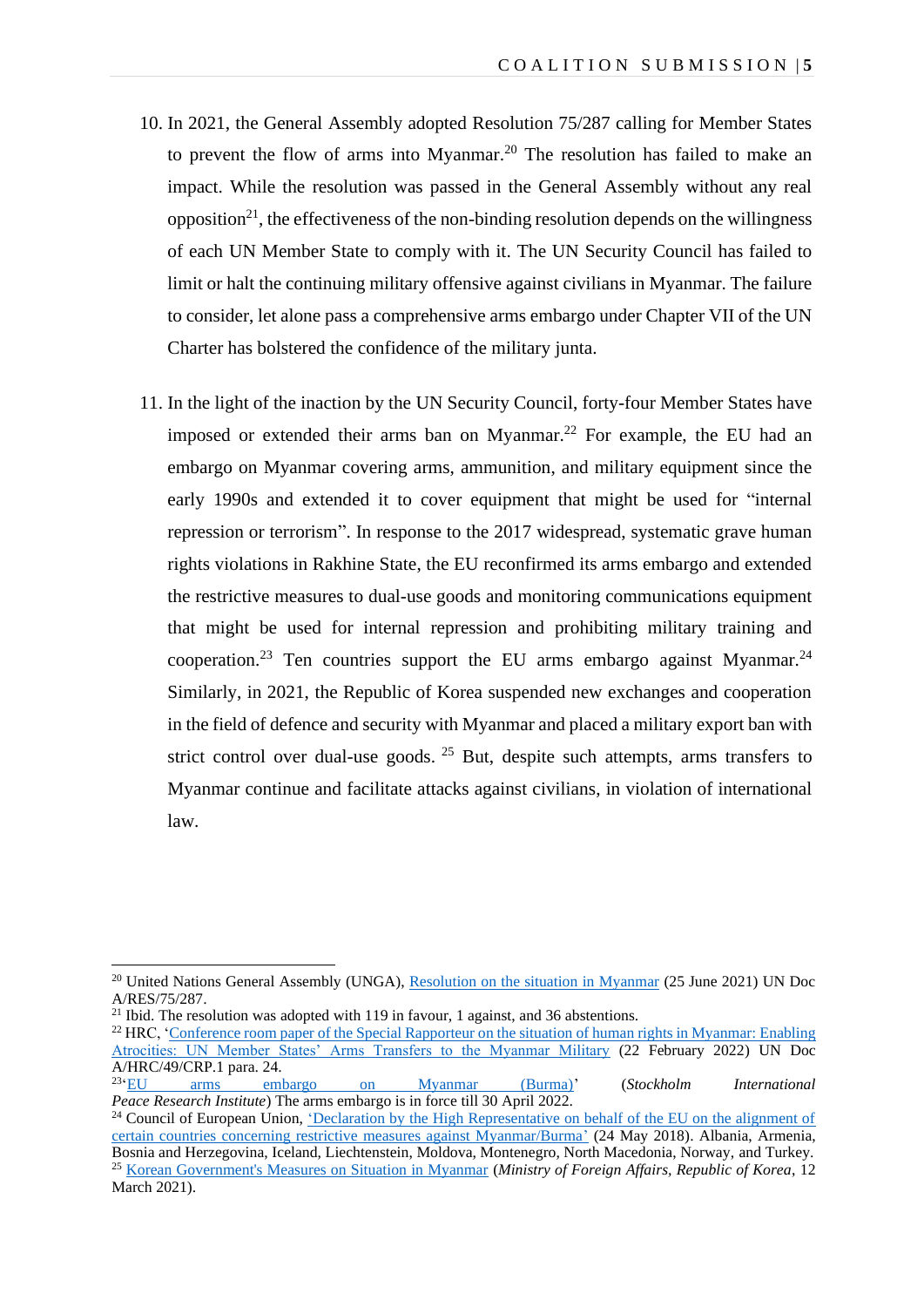- 12. In February-March 2022, the US, EU, Canada, and the UK imposed a fresh series of sanctions on arms dealers and companies in Myanmar.<sup>26</sup> However, private arms brokers function with impunity with no prosecution for breaches of sanctions.<sup>27</sup> Similarly, there has been a steady increase in "third-country transfers" of goods and technology to circumvent these arms embargoes.<sup>28</sup> These transfers are illicit in nature as they violate national and international law. The transfer of France manufactured ATR 72-600 series civilian transport aircraft and two Airbus AS 365N2 Dauphin 2 to Myanmar are examples of such transfers.<sup>29</sup>
- 13. The February 2022 paper *"Enabling Atrocities: UN Member States' Arms Transfers to the Myanmar Military"* by the UN Special Rapporteur on Myanmar highlighted arms transfers since 1 February 2021 that have a direct nexus with attacks on civilians.<sup>30</sup> It also covers arms transfers since the widespread and systematic human rights abuses and atrocity crimes against the Rohingya in 2017. <sup>31</sup> According to the paper, the Myanmar military has made use of internationally purchased jet aircraft, attack helicopters, armored vehicles, light and heavy artillery, missiles, and rockets that can be used to target ground targets, artillery shells, and small arms, to attack civilians.

<sup>26</sup> ['One Year Later: What Has Been Done To Stop The Myanmar Military's Atrocity Crimes?'](https://www.justiceformyanmar.org/stories/what-has-been-done-to-stop-the-myanmar-militarys-atrocity-crimes) (*Justice for Myanmar*, 9 March 2022).

<sup>27</sup> ['Myanmar military brokers procuring from EU, despite arms embargo'](https://www.justiceformyanmar.org/press-releases/myanmar-military-brokers-procuring-from-eu-despite-arms-embargo) (*Justice for Myanmar*, 14 March 2022). <sup>28</sup>HRC, ['Conference room paper of the Special Rapporteur on the situation of human rights in Myanmar: Enabling](https://www.ohchr.org/en/documents/thematic-reports/ahrc49crp1-conference-room-paper-special-rapporteur-enabling-atrocities)  [Atrocities: UN Member States' Arms Transfers to the Myanmar Military](https://www.ohchr.org/en/documents/thematic-reports/ahrc49crp1-conference-room-paper-special-rapporteur-enabling-atrocities) (22 February 2022) UN Doc A/HRC/49/CRP.1 paras 131-134.

<sup>29</sup> Ibid.

<sup>&</sup>lt;sup>30</sup>HRC, 'Conference room paper of the Special Rapporteur on the situation of human rights in Myanmar: Enabling [Atrocities: UN Member States' Arms Transfers to the Myanmar Military](https://www.ohchr.org/en/documents/thematic-reports/ahrc49crp1-conference-room-paper-special-rapporteur-enabling-atrocities) (22 February 2022) UN Doc A/HRC/49/CRP.1 paras 9-10.

 $31$  Ibid.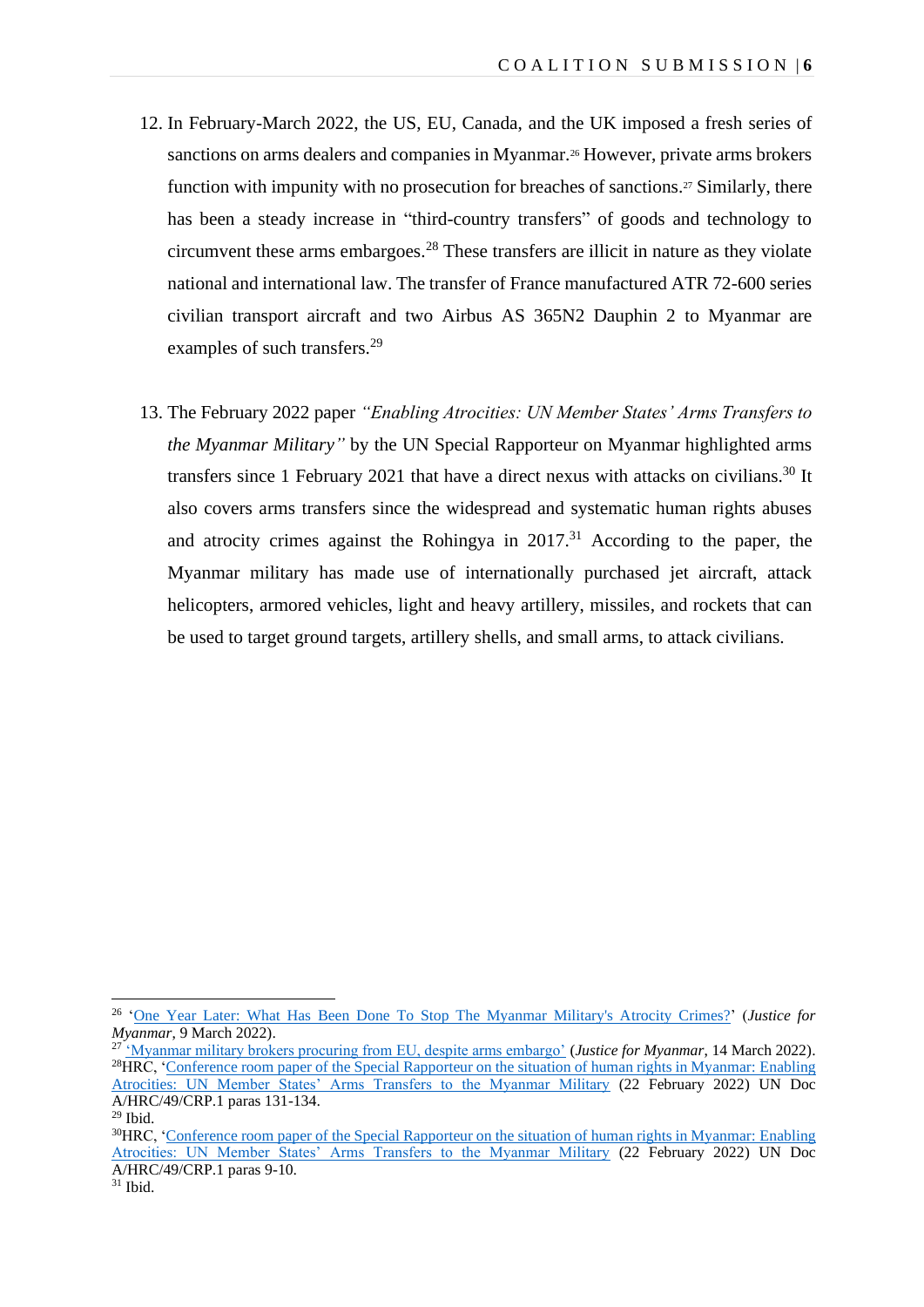14. The UN Special Rapporteur, in his 2022 paper, names the Russian Federation<sup>32</sup>, China<sup>33</sup>, and Serbia<sup>34</sup> as the three countries that authorized the sale of weapons to Myanmar with full knowledge of it being used to target civilians since the military coup. The paper also documents the transfer of weapons by other States (Pakistan<sup>35</sup>, Belarus<sup>36</sup>, Ukraine<sup>37</sup>, and Israel<sup>38</sup>, South Korea<sup>39</sup>) before the coup but not since the coup. Lastly, it takes note of arms sales by  $India^{40}$  before the coup and one transfer in 2021 that has the potential to be used against civilians but has not been used yet.

# **B. NEXUS BETWEEN ARMS TRANSFER AND CHILD SOLDIERS IN MYANMAR**

<sup>&</sup>lt;sup>32</sup> HRC, 'Conference room paper of the Special Rapporteur on the situation of human rights in Myanmar: Enabling [Atrocities: UN Member States' Arms Transfers to the Myanmar Military](https://www.ohchr.org/en/documents/thematic-reports/ahrc49crp1-conference-room-paper-special-rapporteur-enabling-atrocities) (22 February 2022) UN Doc A/HRC/49/CRP.1 pp 16-19. Jet fighters, to armored vehicles, surface-to-air missiles, and mobile defense systems. Six Yak-130 fighter jets (2018-2019); 75 long-range missiles for Myanmar Air Force's Yak-130 fighter jets (2017- 2019); Six engines for JF-17 combat aircraft (2018-2019); 2018 agreement to deliver six Sukhoi Su-30MK fighter jets; 2019 agreement for BDRM-2MS armored reconnaissance vehicles; an undisclosed number of radar stations, Pantsir-S1 self-propelled short-range air-defense (SHORAD) systems, and Orlan-10E multirole unmanned aerial systems (UASs); six additional Yak-130s jet in 2021.

<sup>&</sup>lt;sup>33</sup> HRC, 'Conference room paper of the Special Rapporteur on the situation of human rights in Myanmar: Enabling [Atrocities: UN Member States' Arms Transfers to the Myanmar Military](https://www.ohchr.org/en/documents/thematic-reports/ahrc49crp1-conference-room-paper-special-rapporteur-enabling-atrocities) (22 February 2022) UN Doc A/HRC/49/CRP.1 pp 14-16. Fighter jets, missiles, and related ammunitions. Six JF-17M fighter planes and its missiles since 2018; a ballistic missile system; Four K-8 jet fighters and four Y-12 planes in December 2021.

<sup>&</sup>lt;sup>34</sup> HRC, 'Conference room paper of the Special Rapporteur on the situation of human rights in Myanmar: Enabling [Atrocities: UN Member States' Arms Transfers to the Myanmar Military](https://www.ohchr.org/en/documents/thematic-reports/ahrc49crp1-conference-room-paper-special-rapporteur-enabling-atrocities) (22 February 2022) UN Doc A/HRC/49/CRP.1 pp 19-20. Three 105mm howitzer turrets for use atop armored vehicles, such as a tank turret (2019); export licenses granted in 2020-2021 to sell thousands of rockets (57mm and 80mm) and artillery shells (105mm, 122mm, and 155mm) to the Myanmar military.

<sup>&</sup>lt;sup>35</sup> HRC, 'Conference room paper of the Special Rapporteur on the situation of human rights in Myanmar: Enabling [Atrocities: UN Member States' Arms Transfers to the Myanmar Military](https://www.ohchr.org/en/documents/thematic-reports/ahrc49crp1-conference-room-paper-special-rapporteur-enabling-atrocities) (22 February 2022) UN Doc A/HRC/49/CRP.1 pp 22-23. JF-17 jointly produced with China. UNSR pp 22-23; possible transfer of air to ground missiles for the JF-17 fighter jets as well as 60 mm and 81 mm mortars, M-79 grenade launchers, and heavy machine guns.

<sup>&</sup>lt;sup>36</sup> HRC, 'Conference room paper of the Special Rapporteur on the situation of human rights in Myanmar: Enabling [Atrocities: UN Member States' Arms Transfers to the Myanmar Military](https://www.ohchr.org/en/documents/thematic-reports/ahrc49crp1-conference-room-paper-special-rapporteur-enabling-atrocities) (22 February 2022) UN Doc A/HRC/49/CRP.1 pp 23-24. Two Mi-24P/Mi-35P combat helicopters (2019); plans to produce BTR-4 armored personnel carriers and MMT-40 light tanks using 2S1U propelled howitzers.

<sup>&</sup>lt;sup>37</sup> HRC, 'Conference room paper of the Special Rapporteur on the situation of human rights in Myanmar: Enabling [Atrocities: UN Member States' Arms Transfers to the Myanmar Military](https://www.ohchr.org/en/documents/thematic-reports/ahrc49crp1-conference-room-paper-special-rapporteur-enabling-atrocities) (22 February 2022) UN Doc A/HRC/49/CRP.1 para 99. 164 kilograms of aircraft parts (2021), turbojet engine equipment (2021), mechanical parts to private air force supplier (2021).

<sup>&</sup>lt;sup>38</sup> HRC, <sup>\*</sup>Conference room paper of the Special Rapporteur on the situation of human rights in Myanmar: Enabling [Atrocities: UN Member States' Arms Transfers to the Myanmar Military](https://www.ohchr.org/en/documents/thematic-reports/ahrc49crp1-conference-room-paper-special-rapporteur-enabling-atrocities) (22 February 2022) UN Doc A/HRC/49/CRP.1 pp 26-27. Attack frigates; Two of the six Super Dvokra Mk III (2015).

<sup>39</sup> HRC, ['Conference room paper of the Special Rapporteur on the situation of human rights in Myanmar: Enabling](https://www.ohchr.org/en/documents/thematic-reports/ahrc49crp1-conference-room-paper-special-rapporteur-enabling-atrocities)  [Atrocities: UN Member States' Arms Transfers to the Myanmar Military](https://www.ohchr.org/en/documents/thematic-reports/ahrc49crp1-conference-room-paper-special-rapporteur-enabling-atrocities) (22 February 2022) UN Doc A/HRC/49/CRP.1 pp 27-28. UMS *Moattama* (2019).

<sup>&</sup>lt;sup>40</sup> HRC, 'Conference room paper of the Special Rapporteur on the situation of human rights in Myanmar: Enabling [Atrocities: UN Member States' Arms Transfers to the Myanmar Military](https://www.ohchr.org/en/documents/thematic-reports/ahrc49crp1-conference-room-paper-special-rapporteur-enabling-atrocities) (22 February 2022) UN Doc A/HRC/49/CRP.1 pp 20-21. Jet trainer aircraft and a remote-controlled weapons/air defense station. Six secondhand HJT-16 Kiran-1 jet trainer (2018); a remote-controlled (RCWS)/air defense weapon (2021).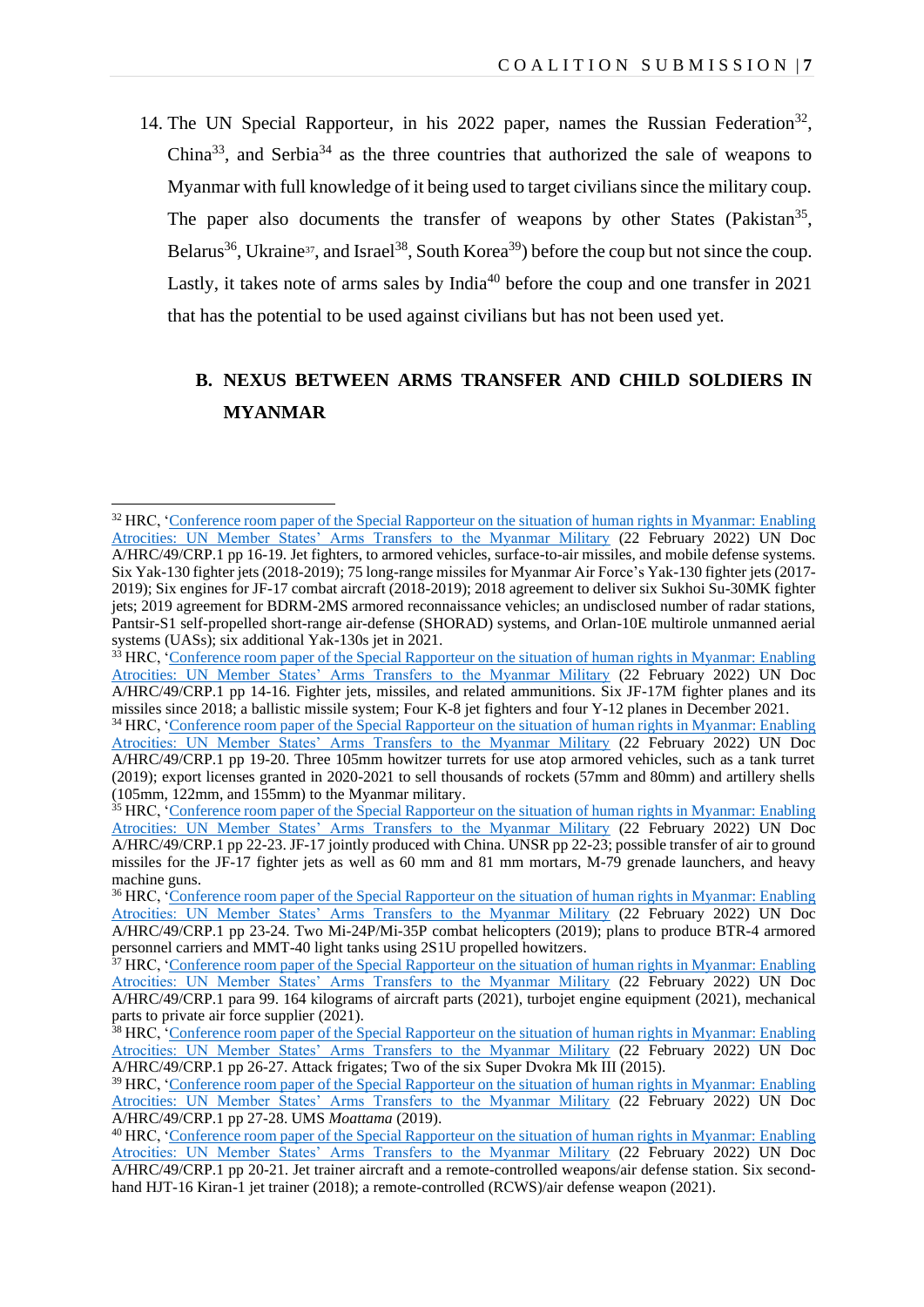- 15. The use and recruitment of children as soldiers by the Myanmar military violates international law. Diversions of arms and their illicit transfer have a multifaceted impact on human rights, and they may contribute to the recruitment of children and their use in armed hostilities. <sup>41</sup> Arms transfers exacerbate conflicts and favour an environment for the recruitment of children due to easy access and availability of arms. Reportedly, children have been made to undergo training and join the military in Myanmar.<sup>42</sup> While doing so, some have been killed as well as used as human shields. The statistics also reflect the increased use of child soldiers by ethnic armed groups.<sup>43</sup> The use of child soldiers puts children at a greater risk of harm and violates international law.
- 16. While United Nations and Tatmadaw signed a joint action plan on the non-recruitment of children in 201244, the recruitment and use of child soldiers remain overwhelmingly high in Myanmar, especially in the Rakhine region.<sup>45</sup> Out of 790 child soldiers in Myanmar in  $2020 - 2021$ , 726 were recruited and used by Tatmadaw.<sup>46</sup> The clashes between Tatmadaw and armed groups resulted in the killing and maiming of 216 children.<sup>47</sup> From 2018 – 2020, 635 children were recruited and used in Myanmar. Tatmadaw recruited and used 555 children i.e., 57 in 2018, 197 in 2019, and 301 in the first half of  $2020^{48}$
- 17. Contrary to the international obligations under the Worst Forms of Child Labour Convention, 1999 (No. 182), the Convention on the Rights of the Child and its Optional Protocol to the Convention on the Rights of the Child regarding the use of minors in armed conflict, children are often engaged by Tatmadaw for both military and nonmilitary purposes, exposing them to harm and death.<sup>49</sup> These children are often perceived to be members of armed groups like the Arakan Army and remain caught

<sup>46</sup> ['Myanmar'](https://childrenandarmedconflict.un.org/where-we-work/myanmar/) (Office of the Special Representative of the Secretary-General for Children and Armed Conflict).

<sup>41</sup> ['Strong link between child soldiers and small arms trade, UN experts say'](https://news.un.org/en/story/2008/07/266342-strong-link-between-child-soldiers-and-small-arms-trade-un-experts-say#.WJRXs7GZN0s) (*UN*, 15 July 2008).

<sup>42</sup> ['Myanmar Regime Makes Military Training Compulsory for Soldiers' Children](https://www.irrawaddy.com/news/burma/myanmar-regime-makes-military-training-compulsory-for-soldiers-children.html) (*The Irrawaddy*, 7 December 2021).

<sup>&</sup>lt;sup>43</sup> UNGA, ['Report of the Secretary-General: Children and armed conflict'](https://www.un.org/ga/search/view_doc.asp?symbol=S/2021/437&Lang=E&Area=UNDOChttps://news.un.org/en/story/2012/06/414192) (6 May 2021) UN Doc A/75/873– S/2021/437 para 120.

<sup>44</sup> ['UN and Myanmar sign plan to prevent child recruitment in armed forces'](https://news.un.org/en/story/2012/06/414192) (*UN*, 27 June 2012)**.**

<sup>&</sup>lt;sup>45</sup> UNGA, ['Report of the Secretary-General: Children and armed conflict'](https://www.un.org/ga/search/view_doc.asp?symbol=S/2021/437&Lang=E&Area=UNDOChttps://news.un.org/en/story/2012/06/414192) (6 May 2021) UN Doc A/75/873– S/2021/437 para 120.

<sup>&</sup>lt;sup>47</sup> UNGA, ['Report of the Secretary-General: Children and armed conflict'](https://www.un.org/ga/search/view_doc.asp?symbol=S/2021/437&Lang=E&Area=UNDOChttps://news.un.org/en/story/2012/06/414192) (6 May 2021) UN Doc A/75/873– S/2021/437 para 122.

<sup>&</sup>lt;sup>48</sup> United Nations Security Council (UNSC), 'Report of the Secretary-General: Children and armed conflict in [Myanmar'](https://documents-dds-ny.un.org/doc/UNDOC/GEN/N20/373/81/PDF/N2037381.pdf?OpenElement) (17 December 2020) UN Doc S/2020/1243 para 26.

 $49$  UNGA, Report of the Secretary-General: Children and armed conflict' (6 May 2021) UN Doc A/75/873– S/2021/437 para 120.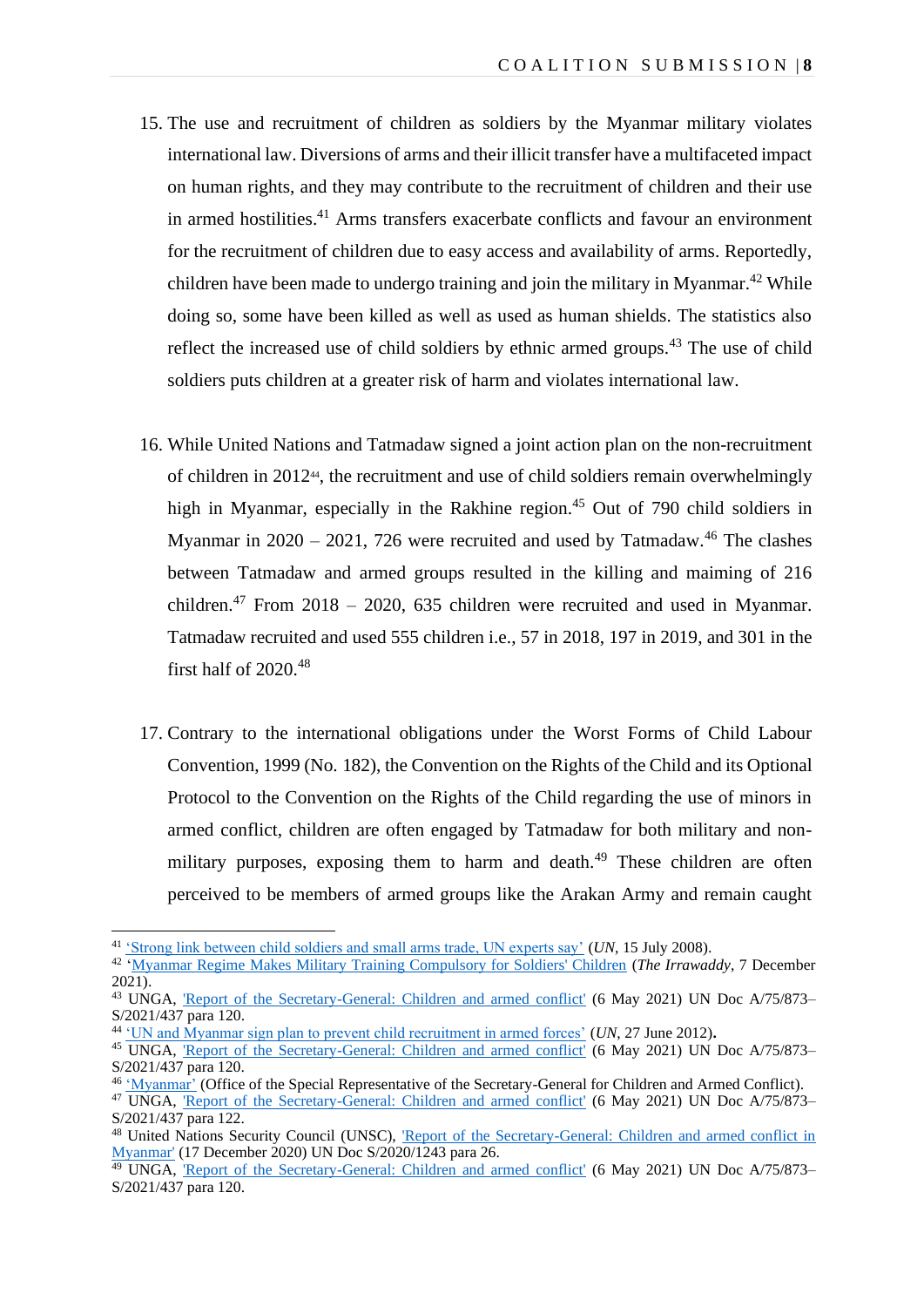between the parties to the conflict.<sup>50</sup> The Myanmar military has detained children purported to be members of non-state armed groups for months altogether as a reprisal.<sup>51</sup> In violation of international law, the military has also abducted children and forcibly used them as human shields and guides. $52$ 

#### **C. HUMAN RIGHTS VIOLATIONS AGAINST CHILDREN AND YOUTH**

- 18. Myanmar is not a State Party to the International Covenant on Civil and Political Rights. However, Myanmar ratified the Convention on the Elimination of All Forms of Discrimination against Women on 22 July 1997, the International Covenant on Economic, Social and Cultural Rights on 6 October 2017, the Convention on the Rights of the Child on 15 July 1991, both optional protocols to the CRC on 16 January 2012 and 27 September 2019, the Convention on the Right of Persons with Disabilities, and International Labour Organization's Worst Forms of Child Labour Convention, 1999 (No. 182). Myanmar has an international obligation to respect, protect, and fulfil human rights under international instruments by which it is bound as a State Party. Myanmar is also bound by norms that have attained the status of customary international law and jus cogens.
- 19. There has been an increase in human rights violations since the February coup of 2021 by the Tatmadaw. As compared to 2020, the country faced over a 620% increase in the attacks against civilians by the Myanmar military.<sup>53</sup> Since the military coup, children have suffered greatly. Children have been attacked as a part of the junta's widespread and systematic abuses and have been victims of targeted attacks by the military. The military junta's indiscriminate attacks and airstrikes have already claimed the lives of more than 100 children (at least 90 boys and 15 girls) according to the UN.<sup>54</sup> The arms transfers have had a direct impact on the continuous violence and attacks perpetrated

<sup>50</sup> UNSC, ['Report of the Secretary-General: Children and armed conflict in Myanmar'](https://documents-dds-ny.un.org/doc/UNDOC/GEN/N20/373/81/PDF/N2037381.pdf?OpenElement) (17 December 2020) UN Doc S/2020/1243 paras 37-38.

<sup>&</sup>lt;sup>51</sup> UNGA, ['Report of the Secretary-General: Children and armed conflict'](https://www.un.org/ga/search/view_doc.asp?symbol=S/2021/437&Lang=E&Area=UNDOChttps://news.un.org/en/story/2012/06/414192) (6 May 2021) UN Doc A/75/873– S/2021/437 para 121. Tatmadaw detained 8 children (7 boys, 1 girl) for 10 months.

<sup>&</sup>lt;sup>52</sup> UNGA, Report of the Secretary-General: Children and armed conflict' (6 May 2021) UN Doc A/75/873– S/2021/437 para 126.

<sup>53</sup> ['Myanmar: Continued resistance against the military coup'](https://acleddata.com/10-conflicts-to-worry-about-in-2022/myanmar/#1644921169748-ca58a54a-3d268979-7ffe) (*Armed Conflict Location & Event Data Project*, 2022).

<sup>&</sup>lt;sup>54</sup> HRC, Report of the United Nations High Commissioner for Human Rights: Situation of human rights in [Myanmar since 1 February 2021'](https://www.ohchr.org/sites/default/files/2022-03/A_HRC_49_72_AdvanceEditedVersion.docx) (15 March 2022) UN Doc A/HRC/49/72 para 19.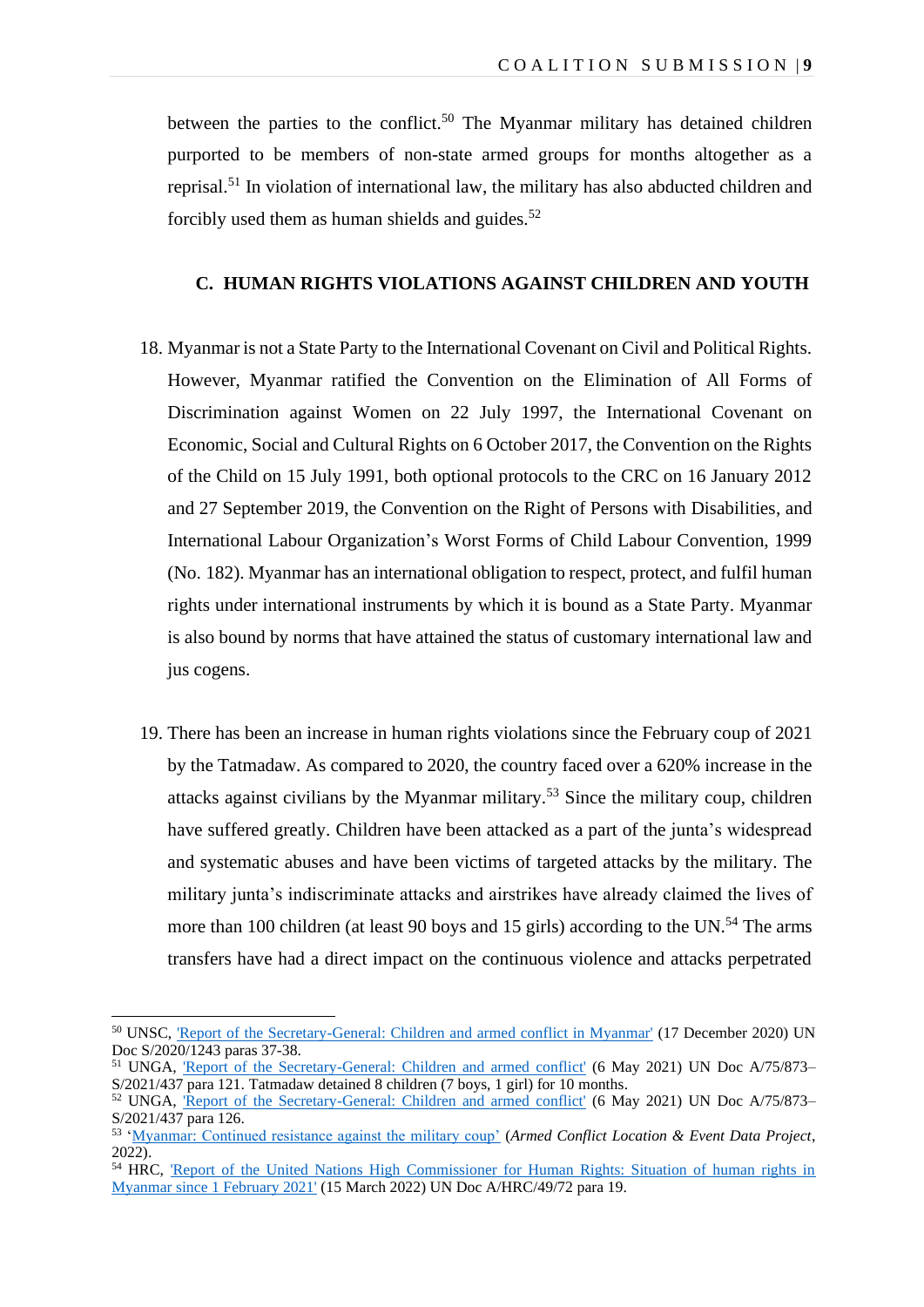by the military junta against civilians at large and have resulted in the deaths of hundreds including children and youth. The uninterrupted supply of arms into Myanmar has had an impact on the human rights of children. This section will provide a summary of both the direct and indirect effects of arms transfers on children and youth.

#### **I. Right to Life**

- 20. The anti-coup protests saw participation from thousands of children and youth as a part of the 'Spring Revolution'. However, the protests were met with excessive and lethal force by the Myanmar military. Children were shot at point-blank range even when they were playing on the streets or in their houses.<sup>55</sup> According to the Armed Conflict Location & Event Data Project (ACLED), Myanmar was the deadliest country in the world for demonstrators in 2021.<sup>56</sup> Globally, Myanmar had 60% of all the people killed in 2021 by state forces.
- 21. The situation of human rights in Myanmar is getting worse. Two incidents are illustrative and highlight the direct impact on children. The 24 December 2021 massacre at Hpruso Township, Kaya State by the military junta killed and burnt 35 people including four children and international aid workers.<sup>57</sup> In the same month, on 7 December, five teenagers were reportedly killed in Sagaing Region.<sup>58</sup> The widespread and systematic human rights abuses against children reflect Myanmar's scant regard for its international legal obligations.
- 22. Similar brutalities were witnessed in ethnic regions of Chin and Kayah States and Sagaing and Magway Regions. An intense aerial bombardment campaign was launched along with systematic use of arson by the military and indiscriminate shelling destroyed homes, schools, and religious buildings without distinction. The airstrikes in heavily populated civilian areas failed to make a distinction and have killed dozens of

<sup>55</sup> ['Myanmar: No Safe Place for Children'](https://progressivevoicemyanmar.org/2022/04/08/myanmar-no-safe-place-for-children/) (*Progressive Voice*, 8 April 2022).

<sup>56</sup> ['Deadly Demonstrations: Fatalities From State Engagement On The Rise'](https://acleddata.com/2021/10/21/deadly-demonstrations/) (*Armed Conflict Location & Event Data Project*, 21 October 2021).

<sup>57</sup> HRC, ['Report of the United Nations High Commissioner for Human Rights: Situation of human rights in](https://www.ohchr.org/sites/default/files/2022-03/A_HRC_49_72_AdvanceEditedVersion.docx)  [Myanmar since 1 February 2021'](https://www.ohchr.org/sites/default/files/2022-03/A_HRC_49_72_AdvanceEditedVersion.docx) (15 March 2022) UN Doc A/HRC/49/72 para 28.

<sup>&</sup>lt;sup>58</sup> HRC, Report of the United Nations High Commissioner for Human Rights: Situation of human rights in [Myanmar since 1 February 2021'](https://www.ohchr.org/sites/default/files/2022-03/A_HRC_49_72_AdvanceEditedVersion.docx) (15 March 2022) UN Doc A/HRC/49/72 para 27.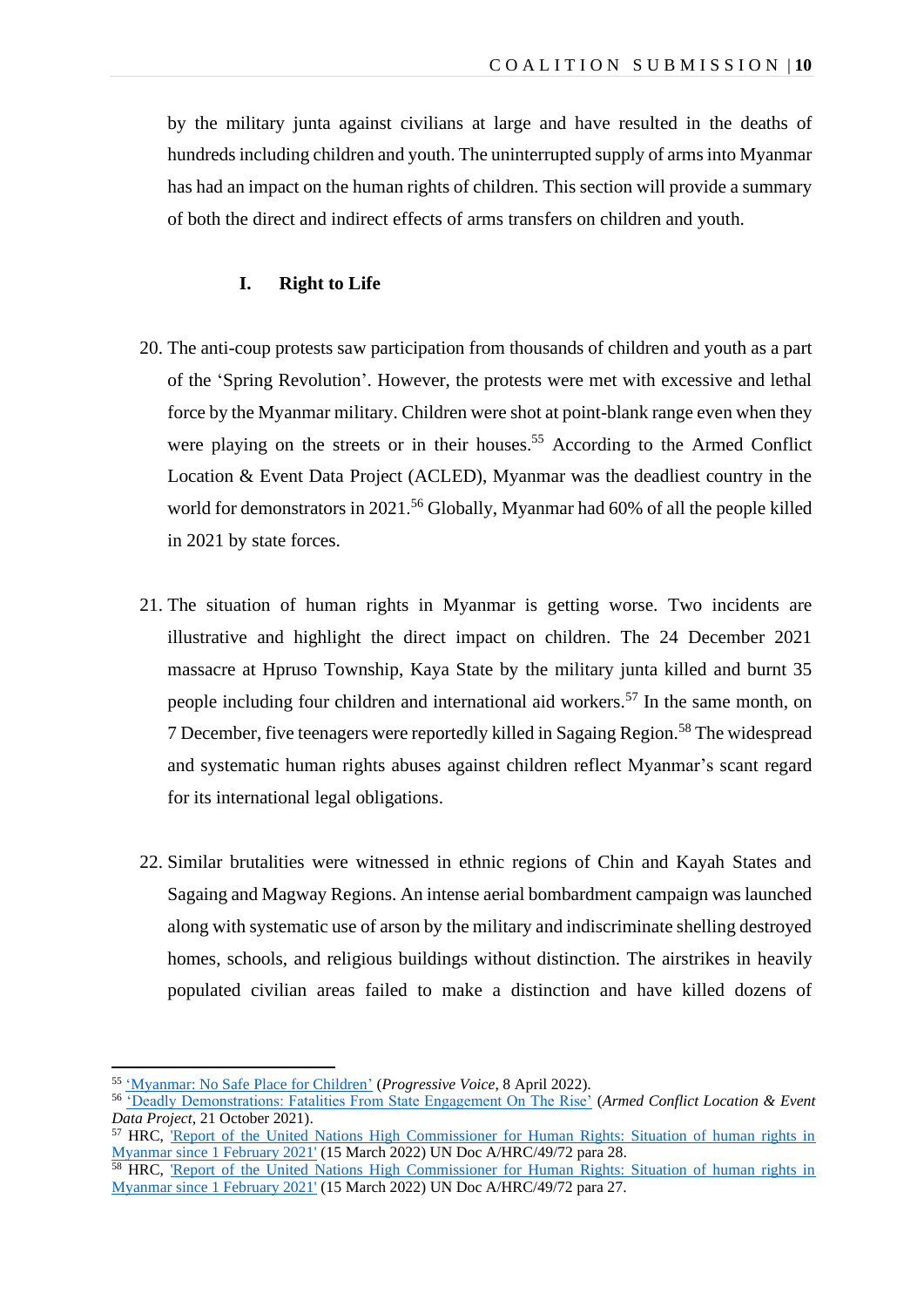children.<sup>59</sup> Such airstrikes and attacks are not new, having been used previously against the Rohingya in 2016 and  $2017^{60}$ 

- 23. The intensified clashes between the Tatmadaw and armed groups continue. In 2021, 19 children were killed and over 50 injured from landmines and explosive remnants of war (ERW).<sup>61</sup> The excessive artillery fire, explosives, and mortars have instilled deep fear amongst children, who are effectively under siege. $62$  The Tatmadaw has attacked schools and hospitals and used them as a 'base' for military purposes contrary to international laws.<sup>63</sup> Over 200 attacks on schools and school personnel have been documented in 2021.<sup>64</sup>
- 24. The military junta's amendment of national laws to restrict the freedom of movement and assembly has had a disproportionate impact on children. In addition, since 2021, the Myanmar military has abducted and detained more than 240 children and used them as 'ransom'.<sup>65</sup> This tactic is often employed when the military fails to locate their targets and forces the parents or relatives of the children to come 'over ground' and arrest them thereafter. According to UNICEF, more than 1,000 children were arbitrarily detained by the Myanmar military and those who were released would suffer in the long term due to the negative consequences of such an ordeal on their mental health and wellbeing.<sup>66</sup> Myanmar military has been committing rampant abuse and torture of civilians in custody and consequently, at least 16 children have died while detained. <sup>67</sup> The

<sup>59</sup> ['At least four children killed during escalation of conflict in Myanmar'](https://news.un.org/en/story/2022/01/1109592) (*UN*, 11 January 2022); [''Nowhere is](https://myanmar-now.org/en/news/nowhere-is-safe-two-children-among-six-killed-as-junta-bombs-camps-sheltering-civilians-in)  safe' - [two children among six killed as junta bombs camps sheltering civilians in Karenni'](https://myanmar-now.org/en/news/nowhere-is-safe-two-children-among-six-killed-as-junta-bombs-camps-sheltering-civilians-in) (*Myanmar Now*, 17 January 2022).

<sup>60</sup> ['Myanmar: Indiscriminate airstrikes kill civilians as Rakhine conflict worsens'](https://www.amnesty.org/en/latest/news/2020/07/myanmar-indiscriminate-airstrikes-kill-civilians-rakhine/) (*Amnesty International*, 8 July 2020).

<sup>&</sup>lt;sup>61</sup> UN Office for the Coordination of Humanitarian Affairs (OCHA), *Myanmar Humanitarian Update No. 16'* (19 March 2022).

<sup>62</sup> '['An entire generation at risk': Myanmar's children traumatised after a year of violence'](https://www.frontiermyanmar.net/en/an-entire-generation-at-risk-myanmars-children-traumatised-after-a-year-of-violence/) (*Frontier Myanmar*, 7 April 2022).

<sup>&</sup>lt;sup>63</sup> ['Myanmar Military Regime's Forces Establish Bases at Civilian Schools, Universities, and Hospitals'](https://www.irrawaddy.com/news/burma/myanmar-military-regimes-forces-establish-bases-civilian-schools-universities-hospitals.html) (The Irrawaddy, 8 March 2021**)**; HRC, ['Report of the Special Rapporteur on the situation of human rights in Myanmar,](https://www.ohchr.org/en/documents/country-reports/ahrc4976-report-special-rapporteur-situation-human-rights-myanmar-thomas)  [Thomas H.](https://www.ohchr.org/en/documents/country-reports/ahrc4976-report-special-rapporteur-situation-human-rights-myanmar-thomas) Andrews' (16 March 2022) UN Doc A/HRC/49/76 para 72; HRC, ['Report of the United Nations High](https://www.ohchr.org/sites/default/files/2022-03/A_HRC_49_72_AdvanceEditedVersion.docx)  [Commissioner for Human Rights: Situation of human rights in Myanmar since 1 February 2021'](https://www.ohchr.org/sites/default/files/2022-03/A_HRC_49_72_AdvanceEditedVersion.docx) (15 March 2022) UN Doc A/HRC/49/72 para 41.

<sup>64</sup> Ibid.

<sup>65</sup> HRC, ['Report of the Special Rapporteur on the situation of human rights in Myanmar, Thomas H. Andrews'](https://www.ohchr.org/en/documents/country-reports/ahrc4976-report-special-rapporteur-situation-human-rights-myanmar-thomas) (16 March 2022) UN Doc A/HRC/49/76 para 50.

<sup>66</sup> ['Children in Myanmar:](https://www.unicef.org/myanmar/children-myanmar) *A generation in peril'* (*United Nations Children's Fund*).

<sup>&</sup>lt;sup>67</sup> HRC, ['Report of the Special Rapporteur on the situation of human rights in Myanmar, Thomas H. Andrews'](https://www.ohchr.org/en/documents/country-reports/ahrc4976-report-special-rapporteur-situation-human-rights-myanmar-thomas) (16 March 2022) UN Doc A/HRC/49/76 para 57.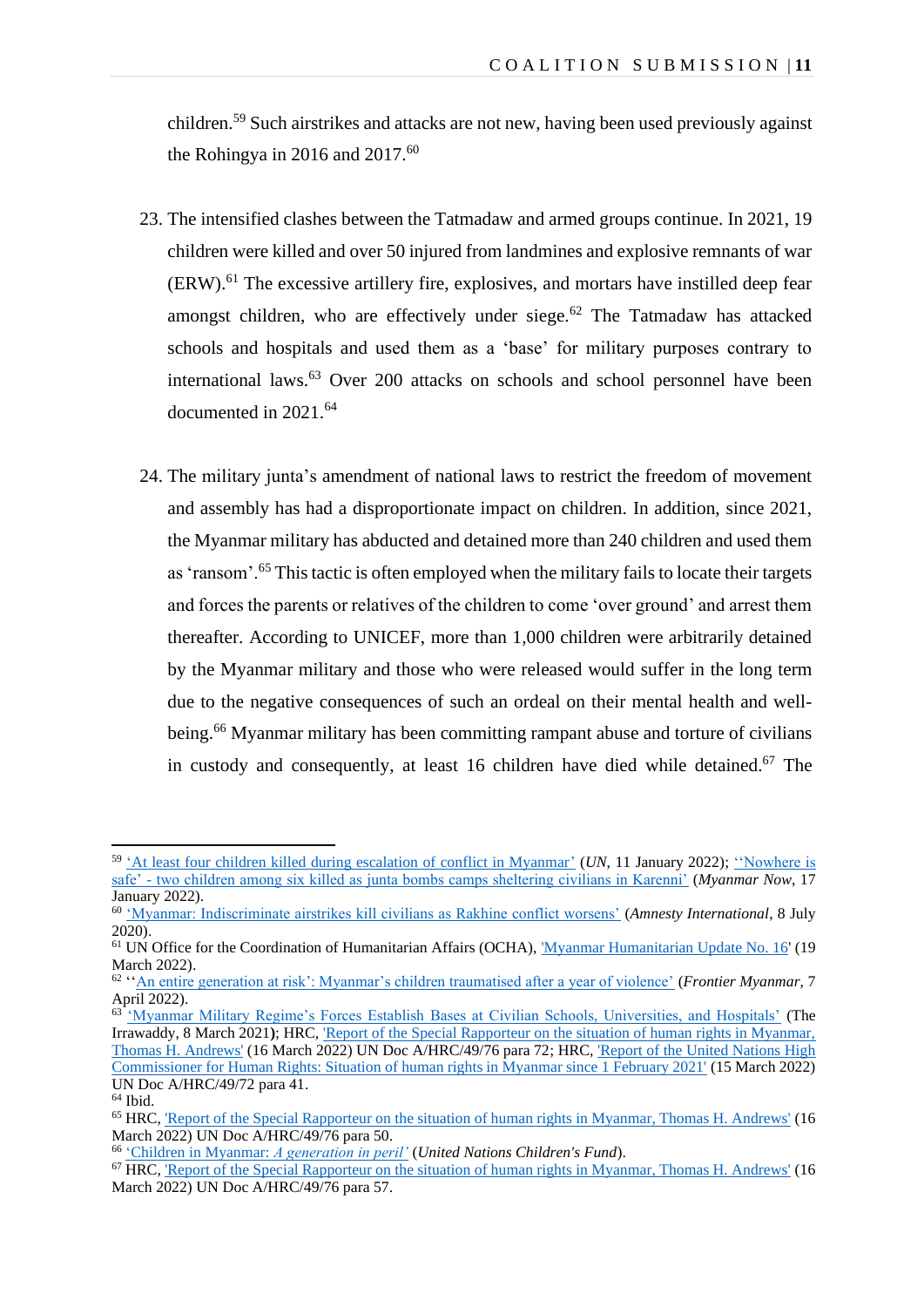military courts run by the Tatmadaw have arbitrarily convicted and sentenced over 110 people — including two children — to death.<sup>68</sup>

### **II. Economic, Social, and Cultural Rights**

- 25. More than 1,600 civiliansincluding 100 children have been killed and more than 10,000 are under detention.<sup>69</sup> According to UN OCHA, more than 51,9500 people have been internally displaced within Myanmar since the military coup. Thousands of civilians have fled to neighbouring countries, like Thailand, India, and Bangladesh to seek refuge. According to Save the Children, over 15,000 children have been displaced in Myanmar in just the past year alone. Such displacement incontrovertibly has a greater impact on children, on account of separation from their schools, homes, and friends. Parents fear sending children to junta-run schools for either political or safety reasons and consequently, school enrolment percentages have fallen by 70-75% in Myanmar.<sup>70</sup> Moreover, 12 million children have been estimated to remain out of school due to the COVID-19 pandemic. <sup>71</sup> Further, internal displacement puts children at a greater risk of trafficking, recruitment into military or armed groups, and physical and sexual abuse.<sup>72</sup> Amongst the internally displaced, Rohingya remain the most vulnerable. Restrictions on their freedom of movement and access to education and public healthcare facilities place them at a greater risk. The lives of Rohingya children in Bangladeshi refugee camps are increasingly curtailed, with restrictions on freedom of movement, access to education, and the threat of forcible transfer to flood-prone islands of Bhasan Char.<sup>73</sup>
- 26. The widespread internal displacement has been further compounded by the humanitarian crises in the country due to the ongoing COVID-19 pandemic, with rampant inflation, poverty, the collapse of public services, and the deliberate blocking

<sup>68</sup> HRC, ['Report of the United Nations High Commissioner for Human Rights: Situation of human rights in](https://www.ohchr.org/sites/default/files/2022-03/A_HRC_49_72_AdvanceEditedVersion.docx)  [Myanmar since 1 February 2021'](https://www.ohchr.org/sites/default/files/2022-03/A_HRC_49_72_AdvanceEditedVersion.docx) (15 March 2022) UN Doc A/HRC/49/72 para 41.

 $\overline{69}$  HRC, ['Report of the Special Rapporteur on the situation of human rights in Myanmar, Thomas H. Andrews'](https://www.ohchr.org/en/documents/country-reports/ahrc4976-report-special-rapporteur-situation-human-rights-myanmar-thomas) (16) March 2022) UN Doc A/HRC/49/76 paras 2 and 68.

<sup>70</sup> '['An entire generation at risk': Myanmar's children traumatised after a year of violence'](https://www.frontiermyanmar.net/en/an-entire-generation-at-risk-myanmars-children-traumatised-after-a-year-of-violence/) (*Frontier Myanmar*, 7 April 2022).

<sup>&</sup>lt;sup>71</sup> HRC, ['Report of the Special Rapporteur on the situation of human rights in Myanmar, Thomas H. Andrews'](https://www.ohchr.org/en/documents/country-reports/ahrc4976-report-special-rapporteur-situation-human-rights-myanmar-thomas) (16 March 2022) UN Doc A/HRC/49/76 para 71.

 $\frac{72}{12}$  'Violence intensifies in Myanmar as at least 150,000 children forced from their homes in the year since military [coup'](https://reliefweb.int/report/myanmar/violence-intensifies-myanmar-least-150000-children-forced-their-homes-year-military#:~:text=Over%20the%20past%20year%2C%20a,their%20schools%2C%20and%20their%20homes) (*Save the Children*, 26 January 2022).

<sup>73</sup> ['Bangladesh: New Restrictions on Rohingya Camps'](https://www.hrw.org/news/2022/04/04/bangladesh-new-restrictions-rohingya-camps) (*Human Rights Watch*, 4 April 2022).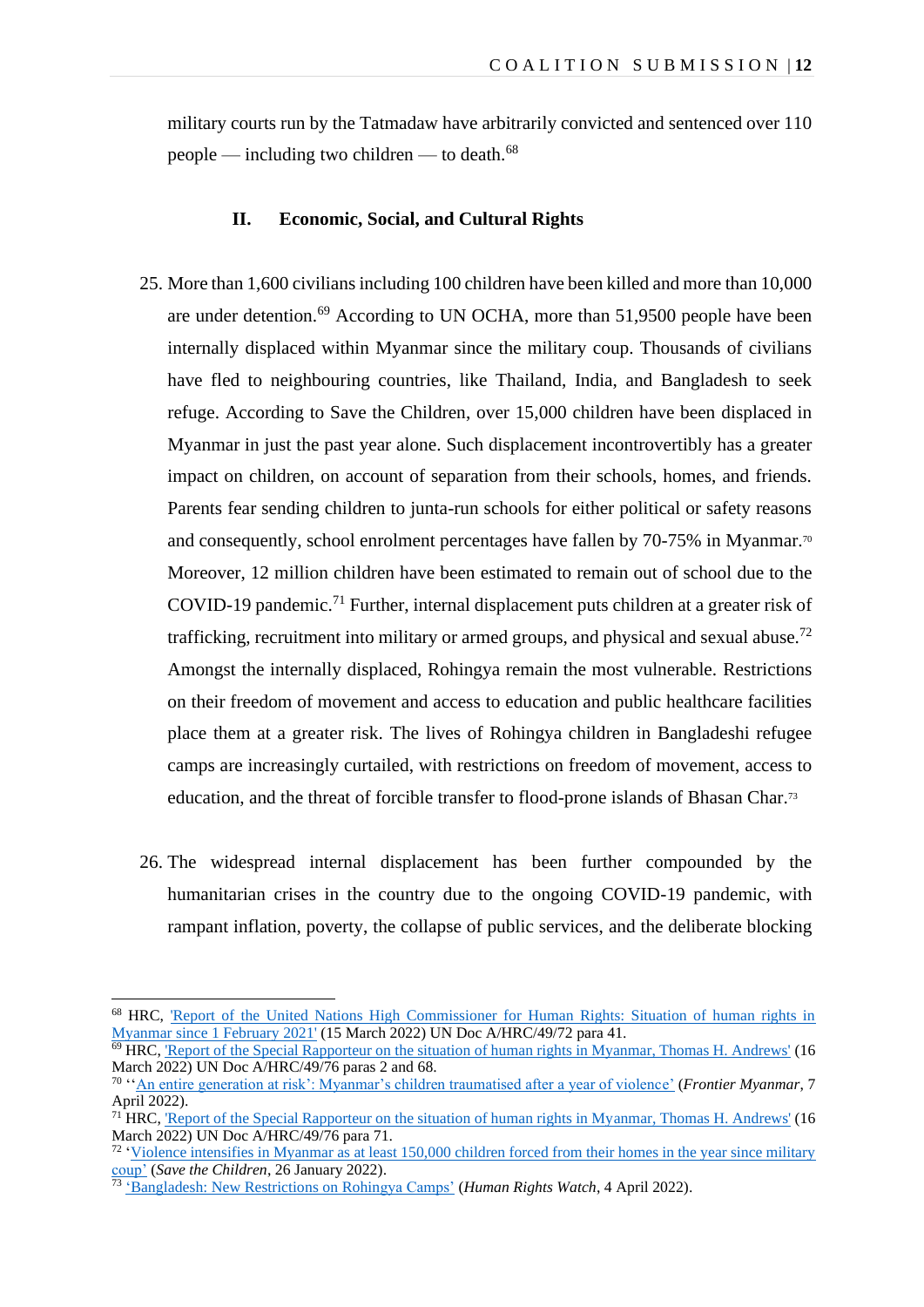of international humanitarian aid.<sup>74</sup> The 2021 December report by UN OCHA warned the international community regarding the plight of more than 5 million children in Myanmar who require life-saving humanitarian aid to survive 2022. For context, about 37% (14.4 million) of the population of Myanmar are under the age of 18, and 5 million of them require international assistance and support to live their life with dignity.<sup>75</sup> The fuelling of arms transfers into Myanmar is sustaining this dire situation controlled by the military junta, and it will have devastating effects on this generation of children and youth in the country.

#### **D. RECOMMENDATIONS**

- 27. We recommend the following actions be undertaken by UN Member States:
	- i. Immediately halt the sale or transfer of weapons and dual-use technology to Myanmar.
	- ii. Urgently impose targeted sanctions against individuals and entities involved in the import and export of arms to Myanmar including Myanmar-based individuals and entities that serve as intermediaries in the weapons trade.
	- iii. Immediately adopt a UN Security Council resolution under Chapter VII of the UN Charter imposing a comprehensive arms embargo outlawing the sale or transfer of direct and indirect supply of weapons, ammunition, military vehicles, and equipment, as well as financial and technical military assistance.
	- iv. Put pressure on the Myanmar military to immediately end all violations of international law against children and youth including killing, torture, abduction and arbitrary detention, sexual violence, the release of detained children and quash wrongful convictions.
	- v. End recruitment and use of children and ensure their systematic identification, swift release, and safe socio-economic reintegration.

<sup>74</sup> ['Urgent Call for Action: One Year Into Myanmar Coup, Growing Impunity & International Indifference'](https://www.asiajusticecoalition.org/_files/ugd/811bc6_b801d7d42d2845e3acdf55ff58e69294.pdf) (*Asia Justice Coalition*, 1 February 2022).

<sup>75</sup> ['Myanmar: More than 5 million children could need life-saving aid to survive'](https://reliefweb.int/report/myanmar/myanmar-more-5-million-children-could-need-life-saving-aid-survive) *(Save the Children*, 2 December 2021).